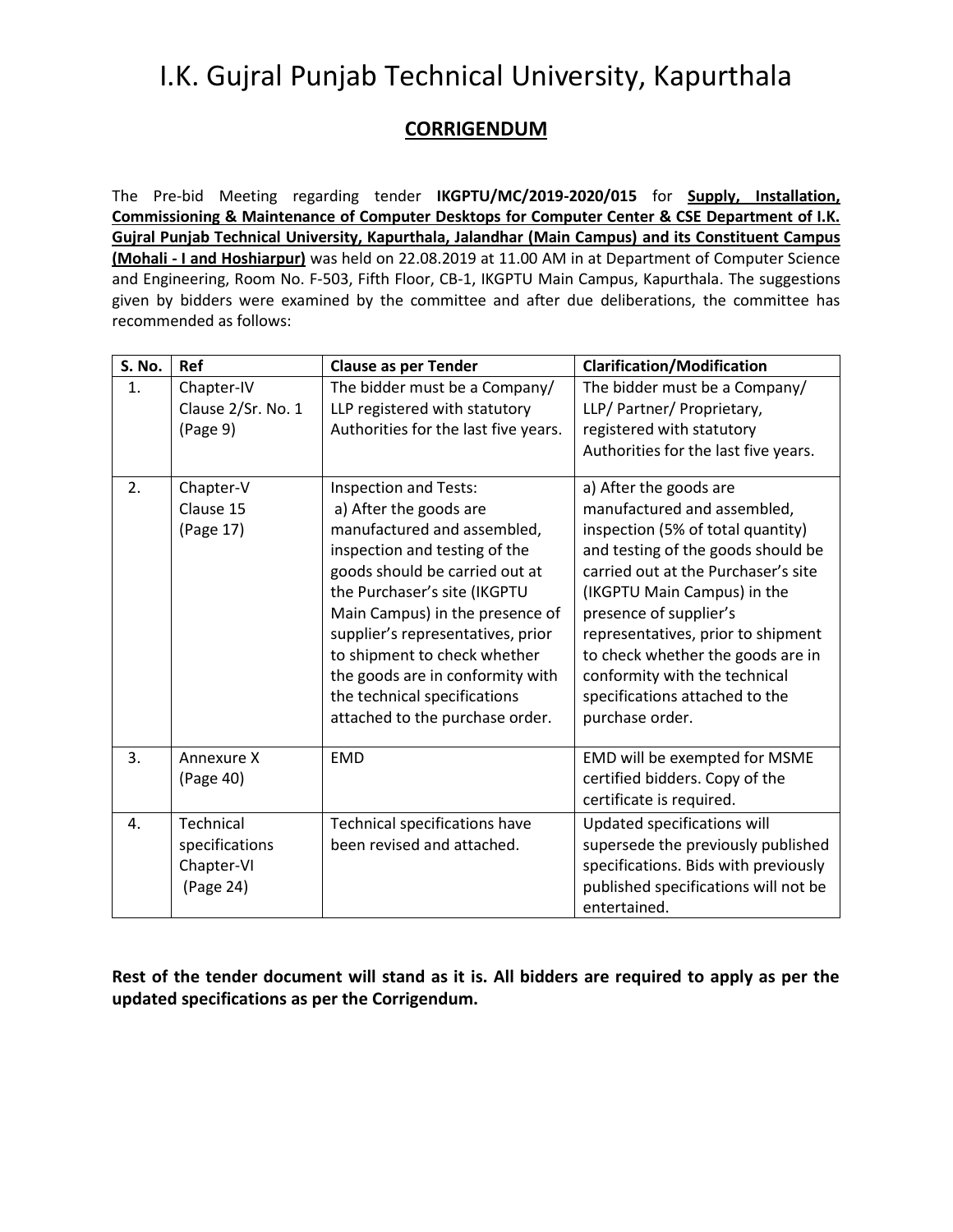# I.K. Gujral Punjab Technical University, Kapurthala

### **CORRIGENDUM**

**ANNEXURE-I**

### **CHAPTER VI TECHNICAL SPECIFICATION/COMPLIANCE SHEET**

#### **ITEM: COMPUTER DESKTOPS**

### **Quantity Required 425**

| Sr.<br>No. | <b>Description</b>   | <b>Technical</b><br><b>Specifications</b>            | <b>Specifications</b><br>(offered) | Whether<br><b>Comply</b><br>(Yes/No) |
|------------|----------------------|------------------------------------------------------|------------------------------------|--------------------------------------|
| 1.         | Processor            | Intel i7 8th Generation or above                     |                                    |                                      |
|            |                      | Min. Cores: 6                                        |                                    |                                      |
|            |                      | Base Frequency: 3.0 GHz or above<br>Min. Cache: 8 MB |                                    |                                      |
| 2.         | Mother Board         | Intel Chipset (H370 Series)                          |                                    |                                      |
| 3.         | Memory               | 16 GB DDR4, Minimum Expandability up to<br>32GB.     |                                    |                                      |
| 4.         | Hard drive           | 1 TB SATA 7200 rpm                                   |                                    |                                      |
| 5.         | Optical drive        | DVD +/- RW SATA (DVD writer)                         |                                    |                                      |
| 6.         | Key board            | OEM USB Keyboard (US key layout)                     |                                    |                                      |
| 7.         | Mouse                | OEM USB 2- button optical mouse with                 |                                    |                                      |
|            |                      | scroll type                                          |                                    |                                      |
| 8.         | Monitor size         | OEM 19.5" or higher wide LED Display with            |                                    |                                      |
|            |                      | min. resolution of 1600 X 900 and TCO<br>Certified.  |                                    |                                      |
| 9.         | Networking           | Integrated 10/100/1000-Tx NIC                        |                                    |                                      |
| 10.        | On board<br>graphics | Integrated video, Intel HD Graphics                  |                                    |                                      |
| 11.        | Operating            | 64-Bit Licensed Windows 10 Pro (Factory              |                                    |                                      |
|            | system               | Preloaded by OEM)                                    |                                    |                                      |
| 12.        | Input power          | Input power 200-240V/50Hz                            |                                    |                                      |
|            | supply               | (Point not applicable)                               |                                    |                                      |
| 13.        | SMPS power           | Efficiency greater than 80% and less than            |                                    |                                      |
|            | supply               | 300 Watts                                            |                                    |                                      |
| 14.        | Audio                | Integrated High definition audio                     |                                    |                                      |